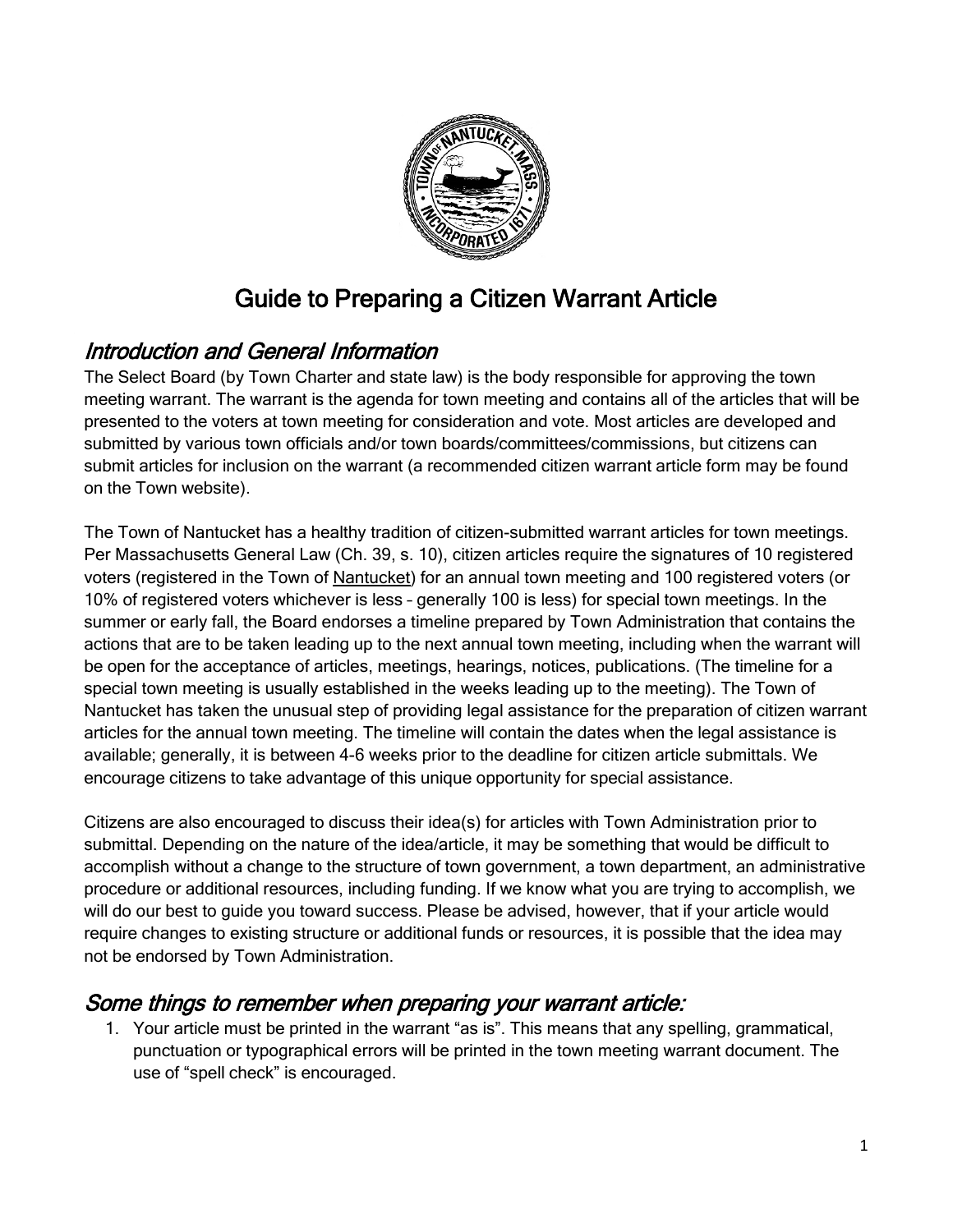- 2. You may be asked a lot of questions about your article by various boards/committees/town agencies that may be reviewing it. Most likely, these questions will be coming from the Finance Committee, Select Board or Planning Board (if it is a zoning article). It is recommended that you "do your homework" on the article and attend the meetings that are held to review and discuss it. The "Citizen Warrant Article Questionnaire" (may be found on the Town website) has been developed to assist you with information that the Finance Committee and/or Select Board is likely to request if you are seeking town funds. Completion of the questionnaire is intended to provide a thorough understanding of what you are seeking to accomplish with your article. This is not required; however, it is a recommended mechanism to communicate fundamental information to Town Administration, the Finance Committee, the Select Board and any other agencies that may be involved in reviewing your article.
- 3. If your warrant article is something that would normally go through a Town process, such as a capital item or project, or a zoning change, you may be referred to the Select Board or other Town entity for consideration to sponsor your article and move through the respective review process.
- 4. If you choose to proceed on your own, and you are proposing an article that has not gone through the established review process, you may find that Town agencies and departments recommend against your proposal until it has gone through that process. For capital projects, the reason for this is that annually the Town updates its Capital Improvement Plan ("CIP") with projects prioritized in order of need, funding availability, legal mandate, and other established criteria. Other agencies, such as the Planning Board, have their own annual review process. The agencies are likely to find that your project simply does not fit in anywhere without the established review process.

Your appointed and elected town officials are in place to conduct reviews and make decisions and recommendations about a wide variety of projects and may have a broader perspective than you do about your article.

### When you feel that your warrant article is ready to be submitted, you should:

- 1. Obtain the required number of signatures (better yet, obtain more because sometimes people think they are registered to vote here but they are not). Your article will not be accepted without valid signatures of the required number of voters who are registered in Nantucket (again, that is 10 signatures for Annual Town Meeting warrant articles and 100 for Special Town Meeting warrant articles). You may obtain more signatures than required, but not less. Please make sure the signatures are legible and that the names are legibly printed next to the signature, with a legible street address. The first signature on the warrant article will become the sponsor of the article. As a result, it is best to be sure that the first signature is that of someone who can represent and speak to the article.
- 2. Submit your article and the recommended questionnaire to the Town Clerk's office (16 Broad Street, Town Building), where your article will be stamped in as "Received"; the questionnaire collected and the petitioners' signatures will be certified.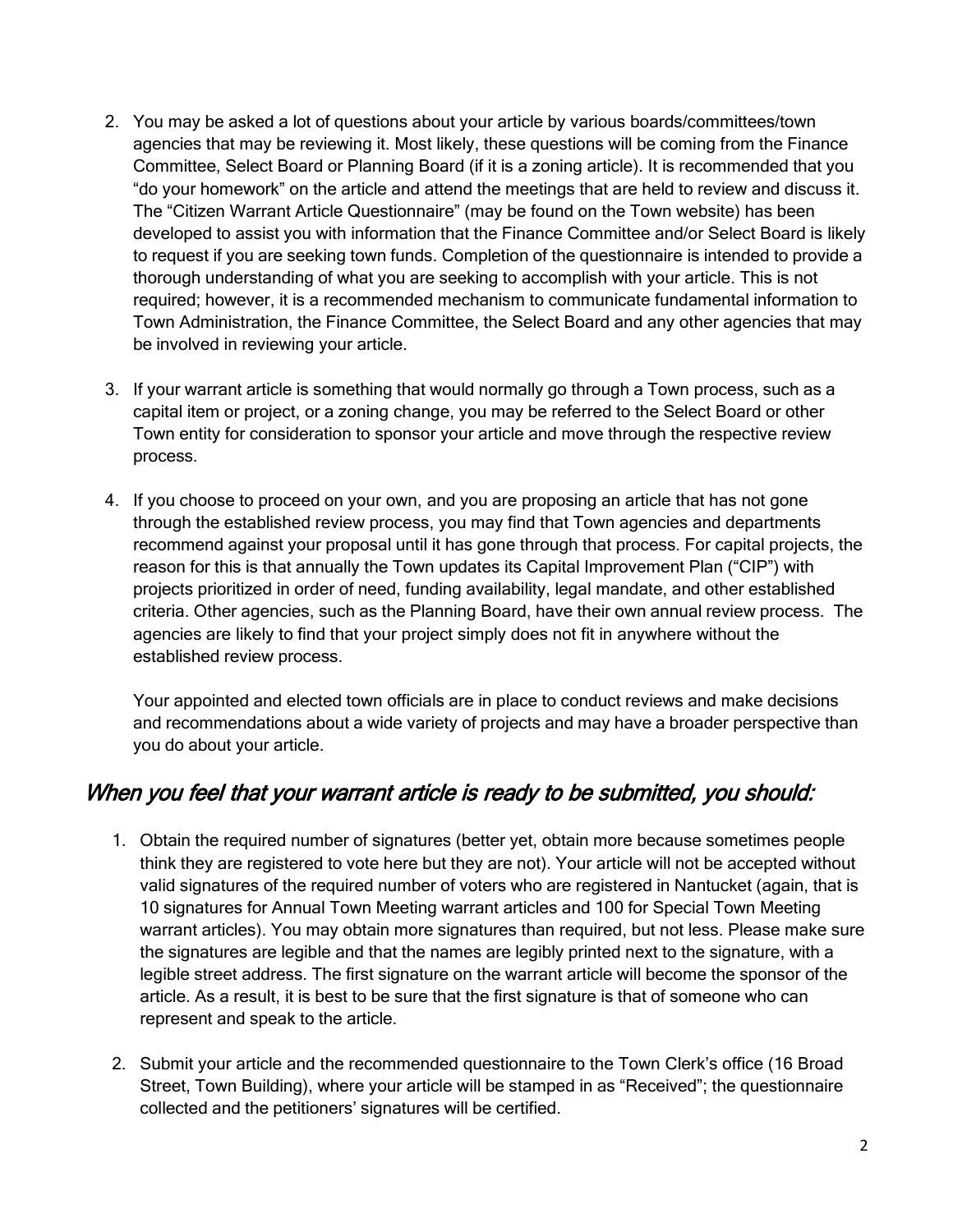3. If possible, please also email your article and questionnaire to the Town Administration office [\(TownManager@nantucket-ma.gov\)](mailto:TownManager@nantucket-ma.gov) in MS Word format.

### Additional general information about warrant articles:

1. Depending on what your article is meant to achieve (ie, bylaw amendment, home rule petition, zoning change, funding request), even if it is approved by town meeting, it may require additional action, including action by other agencies, such as the Commonwealth of Massachusetts, or a ballot vote at a subsequent election. Do not assume that it will go into effect immediately upon passage.

Bylaw amendments (general and zoning): require the approval of the state Attorney General's office (and sometimes other state agencies) before taking effect, although there are special rules relating to the application of zoning bylaw amendments, to specific developments.

Home rule petitions: require the approval of the state legislature (this has been known to take years).

Financial appropriations: funding is generally available in the fiscal year specified – either the current year or the next fiscal year beginning on July 1.

- 2. If your warrant article is NOT recommended by the Finance Committee and you still want to proceed with it, you will need to prepare a positive motion for it and submit it to the Moderator in writing prior to Town Meeting. Limited assistance is available from the Town to help you with a positive motion.
- 3. If you have a funding proposal, please keep in mind that Town Meeting cannot mandate funding beyond the upcoming fiscal year; and, depending on what the item is, Town Meeting cannot mandate that the funds be spent (that happens at the discretion of your elected officials, the Select Board).
- 4. As noted above, a form has been developed to assist you with capturing the information that the Finance Committee and possibly other Town agencies such as the Planning Board or Capital Program Committee will need to properly review your proposal. The Citizen Warrant Article Questionnaire is available on the Town's website. The form is not required; however, completion and submittal of it will make the necessary review smoother. If the form is not submitted, your proposal might not be reviewable by the appropriate Town agency.

Prepared by: Town Administration Endorsed by Finance Committee: December 4, 2012 Endorsed by Board of Selectmen: December 12, 2012 Updated by Town Administration October 2018; September 2019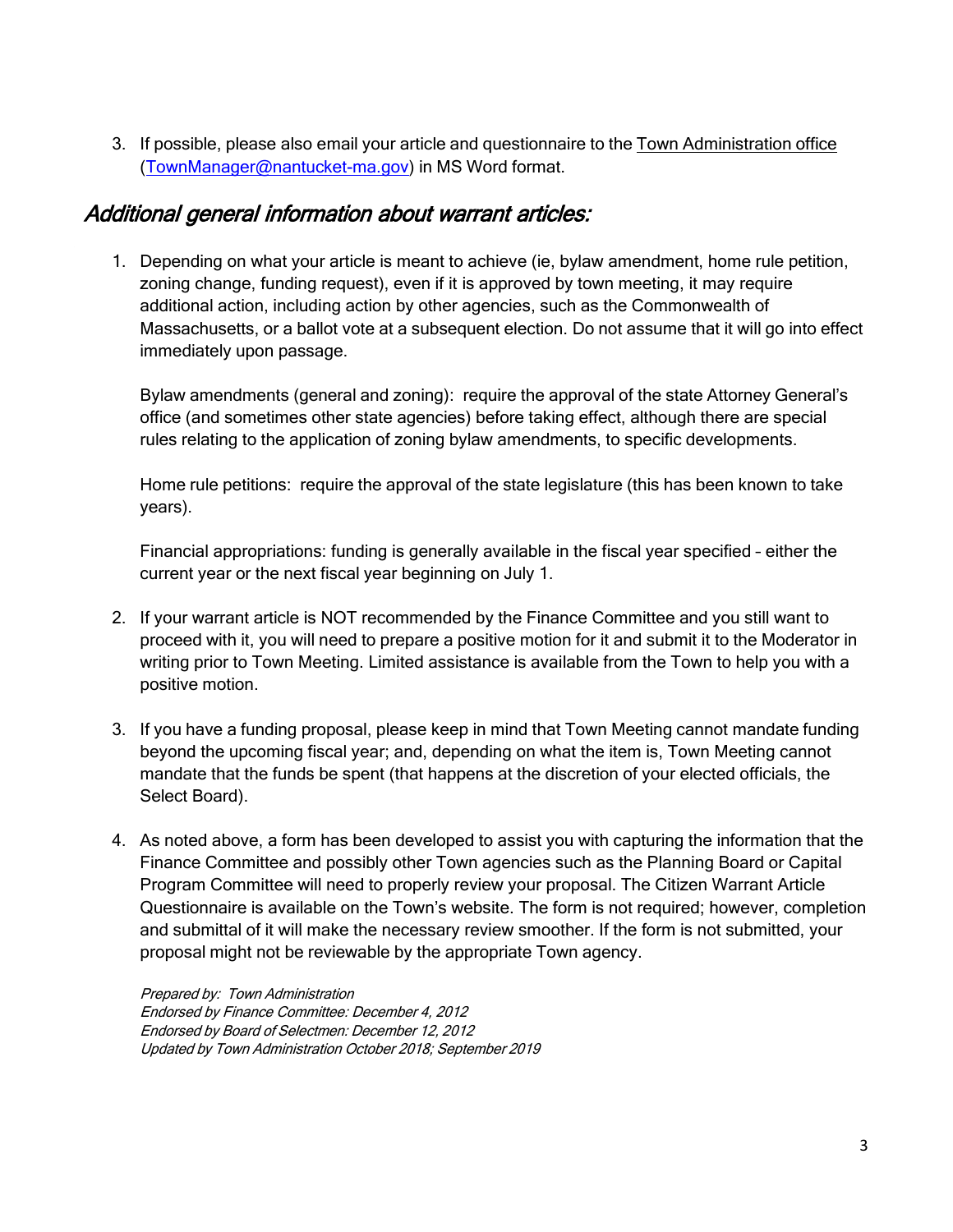# Citizen Warrant Article

| <b>Primary Sponsor</b>        |  |  |
|-------------------------------|--|--|
| Name:                         |  |  |
|                               |  |  |
| Email:                        |  |  |
| Phone #:                      |  |  |
|                               |  |  |
| <b>Warrant Article Title:</b> |  |  |

To see if the Town will vote to (may attach body of article on separate page):

; or otherwise act thereon.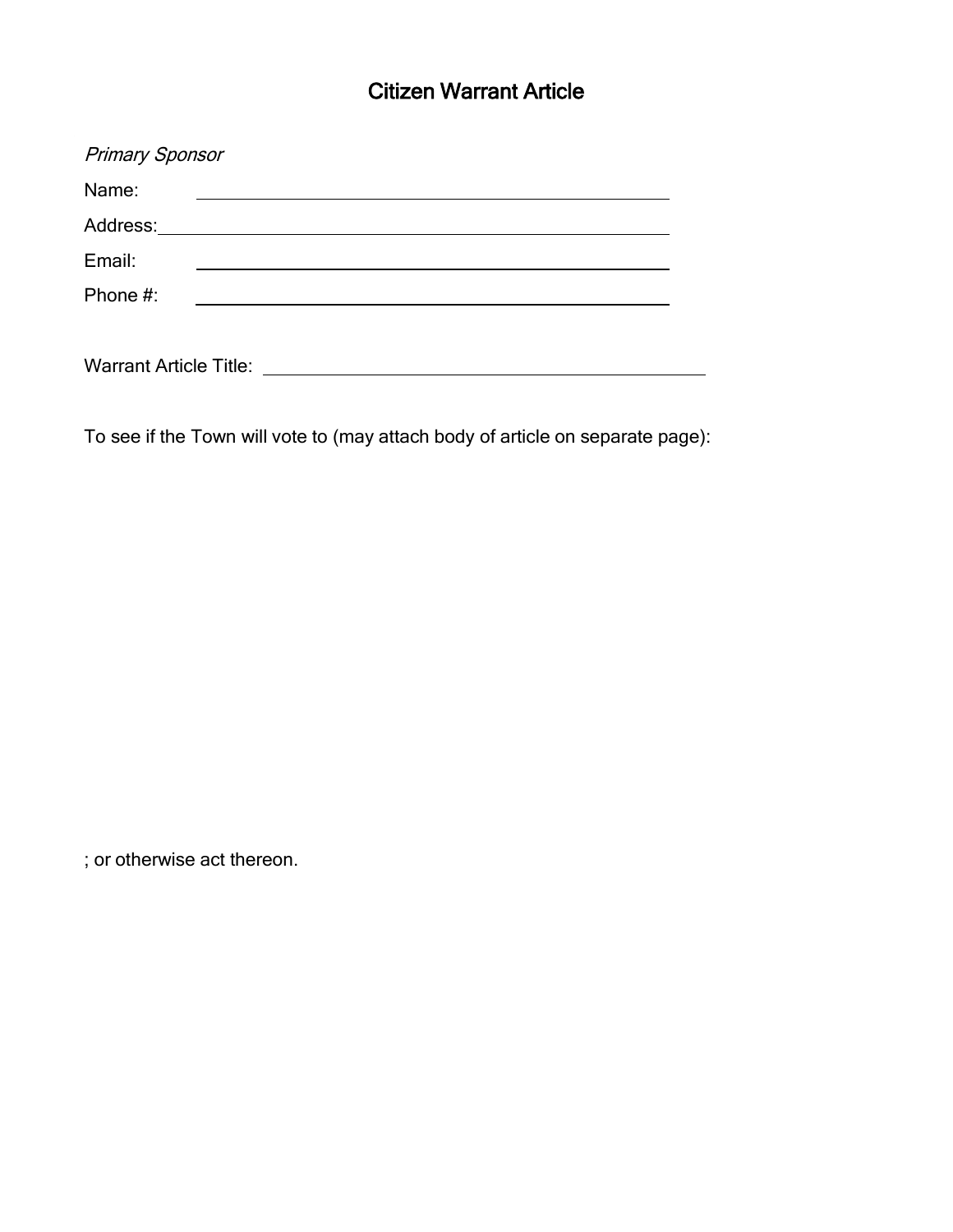# ANNUAL TOWN MEETING - CITIZEN'S ARTICLE

*10 signatures (minimum required) of voters registered in Nantucket and certified by the Town Clerk. Additional signature pages may be attached.* 

*PETITIONERS: We, the undersigned registered voters of the Town of Nantucket, hereby petition the Select Board pursuant to Massachusetts General Law Chapter 39, Section 10, to include the following Article in the Warrant for the Annual Town Meeting to be held on\_\_\_\_\_\_\_\_\_\_\_\_\_\_\_\_\_\_\_\_\_\_\_\_\_\_\_.*

**INSTRUCTIONS TO SIGNERS:** Your signature should be written as substantially as registered. If you are prevented, by physical disability, from writing you may authorize some person to write your name and residence in your presence.

|                |                             |                                                                          | $\rm II$                                    |                  |                                                | Ш                   |
|----------------|-----------------------------|--------------------------------------------------------------------------|---------------------------------------------|------------------|------------------------------------------------|---------------------|
|                | $\mathbf C$<br>$\mathbf h$  | Signatures to be made in person<br>with name substantially as            | <b>Now Living At</b><br>(Street and Number) | W<br>a<br>r<br>d | $\mathbf P$<br>$\mathbf r$<br>e<br>$\mathbf c$ | <b>PRINTED NAME</b> |
|                | e<br>$\mathbf c$<br>$\bf k$ | registered (except in case of<br>physical disability as stated<br>above) |                                             | $\bf{0}$         | $\mathbf{1}$                                   |                     |
| $\mathbf{1}$   |                             |                                                                          |                                             | $\overline{0}$   | -1                                             |                     |
| $\overline{2}$ |                             |                                                                          |                                             | $\tilde{0}$      | $\mathbf{1}$                                   |                     |
| $\overline{3}$ |                             |                                                                          |                                             | $\tilde{0}$      | -1                                             |                     |
| $\overline{4}$ |                             |                                                                          |                                             | $\ddot{0}$       | -1                                             |                     |
| 5              |                             |                                                                          |                                             | $\ddot{0}$       | -1                                             |                     |
| 6              |                             |                                                                          |                                             | $\tilde{0}$      | $\overline{1}$                                 |                     |
| $\overline{7}$ |                             |                                                                          |                                             | $\overline{0}$   | $\overline{1}$                                 |                     |
| 8              |                             |                                                                          |                                             | $\tilde{0}$      | $\mathbf{1}$                                   |                     |
| 9              |                             |                                                                          |                                             | $\tilde{0}$      | -1                                             |                     |
| 10             |                             |                                                                          |                                             | $\tilde{0}$      | -1                                             |                     |
| 11             |                             |                                                                          |                                             | $\overline{0}$   | $\overline{1}$                                 |                     |
| 12             |                             |                                                                          |                                             | $\ddot{0}$       | $\mathbf{1}$                                   |                     |
| 13             |                             |                                                                          |                                             | $\overline{0}$   | $\mathbf{1}$                                   |                     |
| 14             |                             |                                                                          |                                             | $\ddot{0}$       | -1                                             |                     |
| 15             |                             |                                                                          |                                             | $\mathbf{0}$     | $\mathbf{1}$                                   |                     |

#### Instructions to Registrars

| You must time-stamp or write in date and time these papers are<br>received.                                                      | no such registered voter at that address.<br>N<br>unable to identify signature or address as that of<br>S |
|----------------------------------------------------------------------------------------------------------------------------------|-----------------------------------------------------------------------------------------------------------|
| Check thus $\checkmark$ against the name of qualified voter to be certified.<br>For names not certified, use the codes opposite. | w<br>wrong district or community.                                                                         |
|                                                                                                                                  | already signed this petition.                                                                             |
| <b>CERTIFICATION OF SIGNATURES</b>                                                                                               | (at least three Registrars names must be signed or stamped below)                                         |
| We certify that (                                                                                                                |                                                                                                           |
| signatures checked thus $\checkmark$ are names of voters of the                                                                  |                                                                                                           |
| Town of Nantucket and are qualified to sign this                                                                                 |                                                                                                           |
| petition.                                                                                                                        |                                                                                                           |
|                                                                                                                                  | Registrars of Voters of the Town of Nantucket                                                             |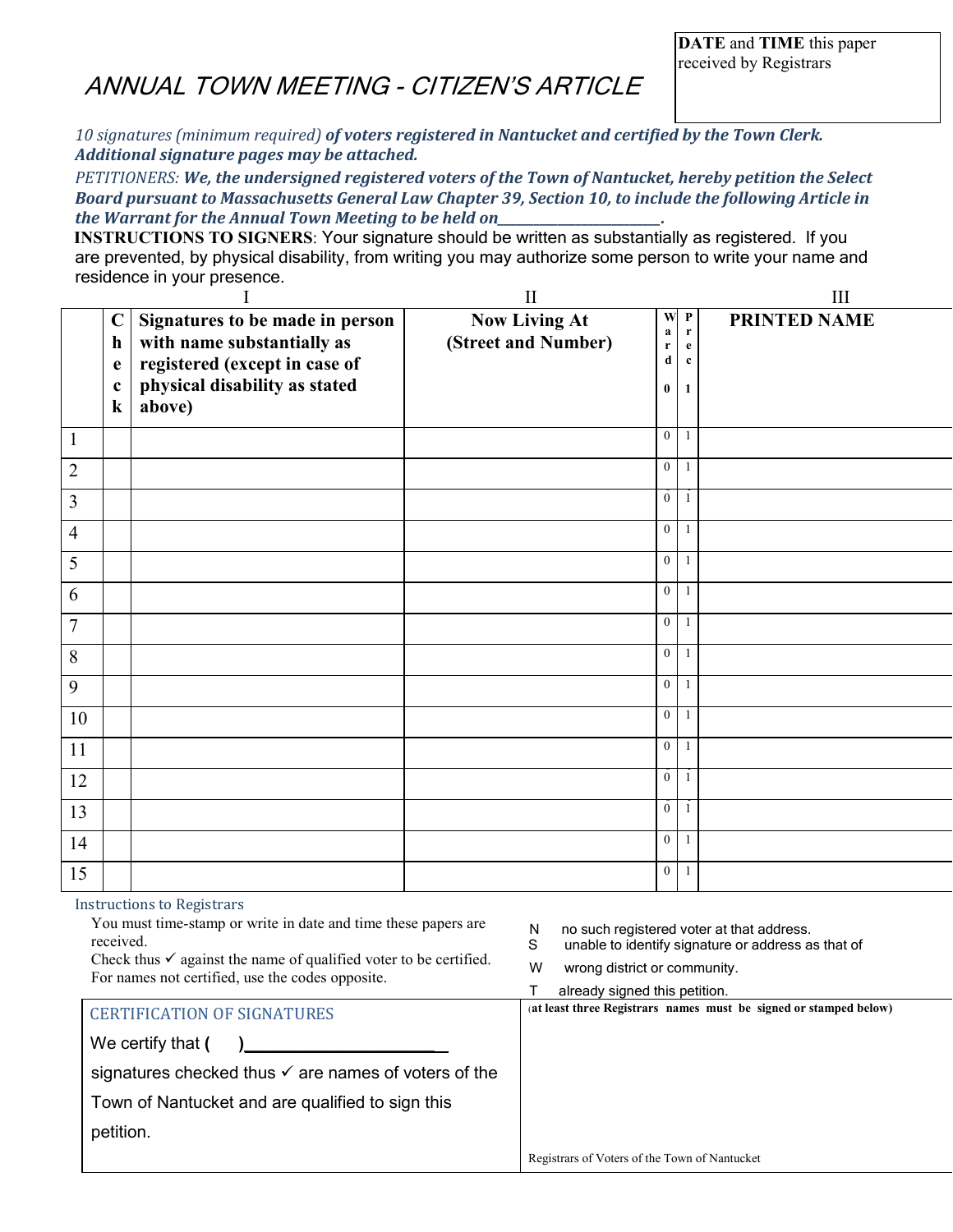

### Citizen Warrant Article Questionnaire

The Finance Committee (FinCom) encourages article sponsors to provide complete and comprehensive answers to the below questions. Your materials will be distributed to members well in advance of the Public Hearing at which you will have the opportunity to speak on your proposal. The more specific and relevant information provided on the action you seek from the Town Meeting, the more prepared FinCom will be for the actual hearing with you. The questionnaire is not required but is intended to provide a full set of materials for the FinCom to evaluate. Additional sheets may be attached to this form.

| Date Form Completed:  | Date Rec'd by Town Admin: |  |
|-----------------------|---------------------------|--|
| <b>Article Title:</b> |                           |  |
| <b>Sponsor Name:</b>  | Email:                    |  |

|          | At a summary level, what is the proposed purpose and objective of this<br><b>Warrant Article?</b> |
|----------|---------------------------------------------------------------------------------------------------|
| Response |                                                                                                   |
|          |                                                                                                   |
|          |                                                                                                   |
|          | Does the community-at-large gain value through the article? If so, how?                           |
| Response |                                                                                                   |
|          |                                                                                                   |
|          |                                                                                                   |
|          |                                                                                                   |
|          |                                                                                                   |
| 3        | Have you done any research on the topic that can be shared? If yes,                               |
|          | please feel free to attach any supplemental information.                                          |
| Response |                                                                                                   |
|          |                                                                                                   |
|          |                                                                                                   |
|          |                                                                                                   |
|          |                                                                                                   |